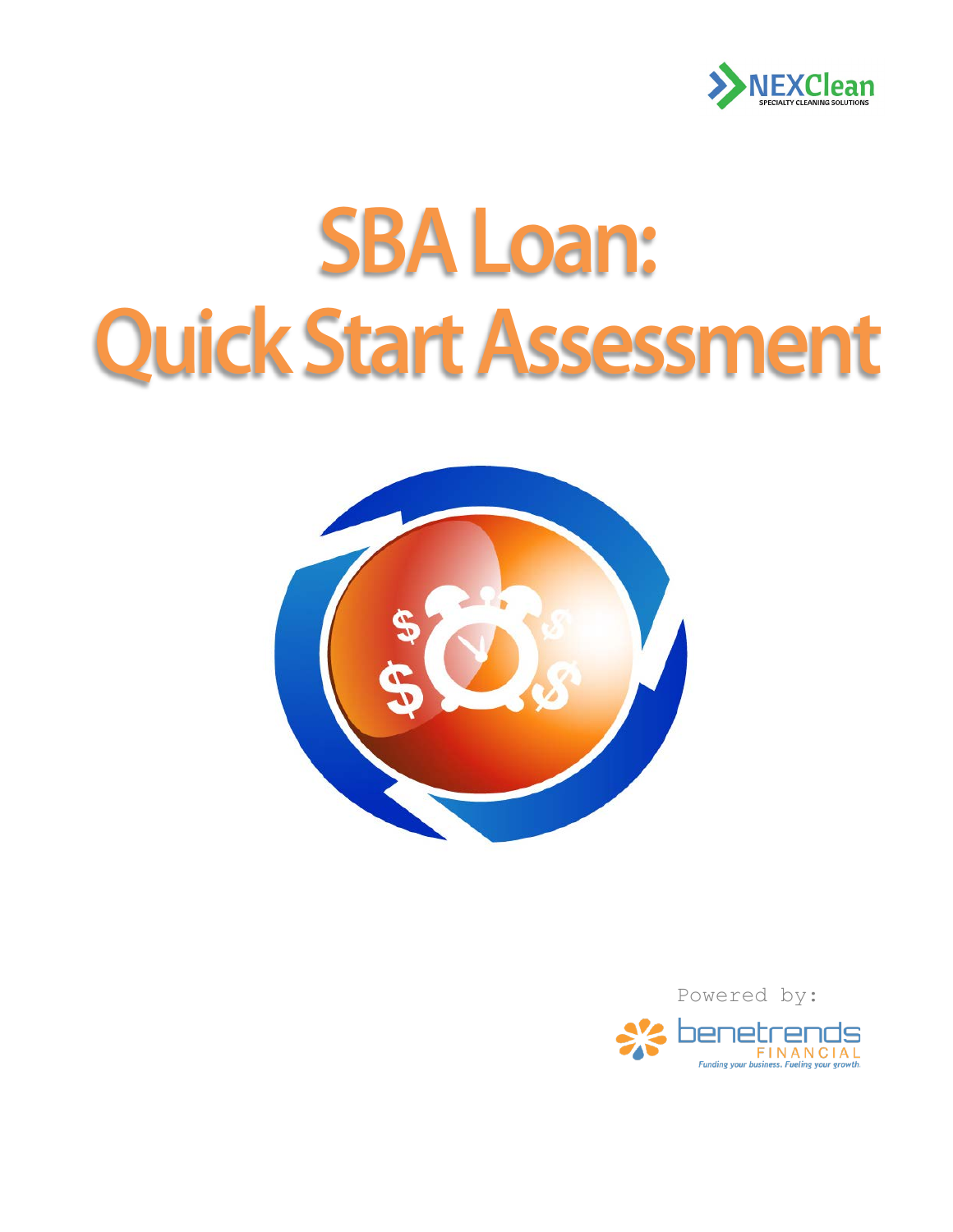

## **Personal Information** Full Name: \_\_\_\_\_\_\_\_\_\_\_\_\_\_\_\_\_\_\_\_\_\_\_\_\_\_\_\_\_\_\_\_\_\_\_\_\_\_\_\_\_\_\_\_\_\_\_\_\_\_\_\_\_\_\_\_\_\_\_\_\_\_\_\_\_\_\_ Address: \_\_\_\_\_\_\_\_\_\_\_\_\_\_\_\_\_\_\_\_\_\_\_\_\_\_\_\_\_\_\_\_\_\_\_\_\_\_\_\_\_\_\_\_\_\_\_\_\_\_\_\_\_\_\_\_\_\_\_\_\_\_\_\_\_\_\_\_\_ City: \_\_\_\_\_\_\_\_\_\_\_\_\_\_\_\_\_\_\_\_\_\_\_\_\_\_\_\_\_\_ State: \_\_\_\_\_\_\_\_\_\_\_\_\_\_\_ Zip: \_\_\_\_\_\_\_\_\_\_\_\_\_ Home Phone: The contract of the Cell Phone:  $\mathsf{Cell}\ \mathsf{Phone}$ : Work Phone: \_\_\_\_\_\_\_\_\_\_\_\_\_\_\_\_\_\_\_\_\_\_\_\_\_\_\_ Fax: \_\_\_\_\_\_\_\_\_\_\_\_\_\_\_\_\_\_\_\_\_\_\_\_\_\_ Email:  $\blacksquare$ Are you a citizen of the USA?  $\bigcirc$  Yes  $\bigcirc$  No If no, do you have an alien registration card (green card)?  $\bigcirc$  Yes  $\bigcirc$  No **Confidential Personal Information** What is your credit score? *(If you don't have your credit score, you can get it at [myfreecreditreport.com](http://www.myfreecreditreport.com/) o[r creditkarma.com\)](http://www.creditkarma.com/)*  Have you ever been convicted of any misdemeanor or felony? (Other than a minor traffic violation)  $\bigcap$  Yes  $\bigcap$  No If yes, please explain: Have you or a corporation owned or controlled by you ever been involved in a bankruptcy?  $\bigcap$ Yes  $\bigcap$ No

If yes, please explain:

Are you currently involved in any lawsuits or legal actions, either as a plaintiff or defendant?

OYes ∩No

If yes, please explain:

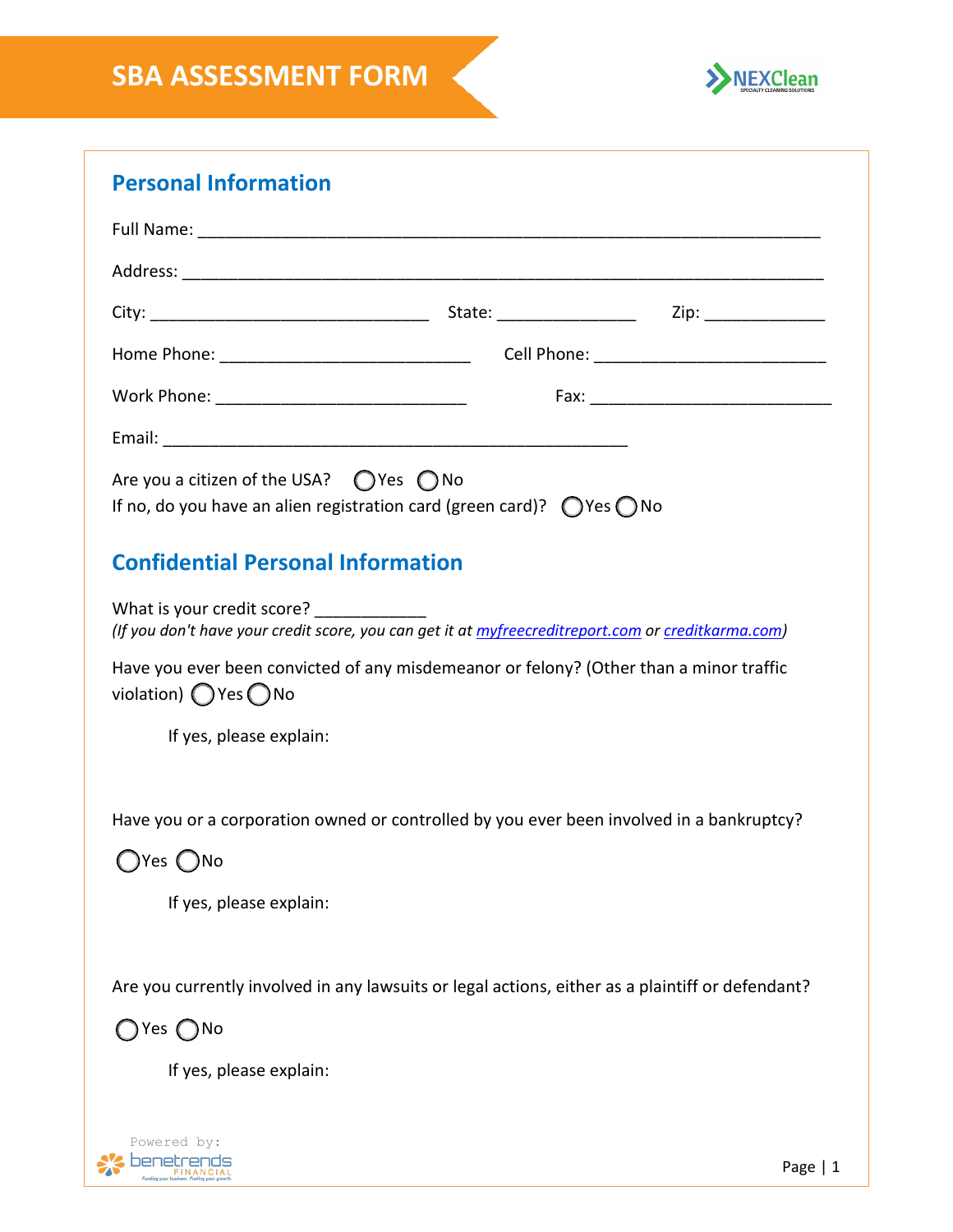

| <b>Education Level</b>                                                               |           |
|--------------------------------------------------------------------------------------|-----------|
| Years of schooling: $\bigcirc$ 1 - 12 $\bigcirc$ 13 - 16 $\bigcirc$ Over 16          |           |
| Degrees:   High School   College   Grad/Post Grad                                    |           |
|                                                                                      |           |
| <b>Employment Information</b>                                                        |           |
|                                                                                      |           |
|                                                                                      |           |
|                                                                                      |           |
|                                                                                      |           |
|                                                                                      |           |
|                                                                                      |           |
|                                                                                      |           |
|                                                                                      |           |
|                                                                                      |           |
| <b>Business Information</b>                                                          |           |
| Will there be a co-borrower (spouse) or anyone owning more than 20% of the business? |           |
| Yes                                                                                  |           |
| Have you identified a business you're interested in? $\bigcirc$ Yes $\bigcirc$ No    |           |
|                                                                                      |           |
| Is this a new or existing business? $\bigcirc$ New $\bigcirc$ Existing               |           |
|                                                                                      |           |
|                                                                                      |           |
|                                                                                      |           |
| Powered by:<br>enetrent                                                              | Page $ 2$ |
|                                                                                      |           |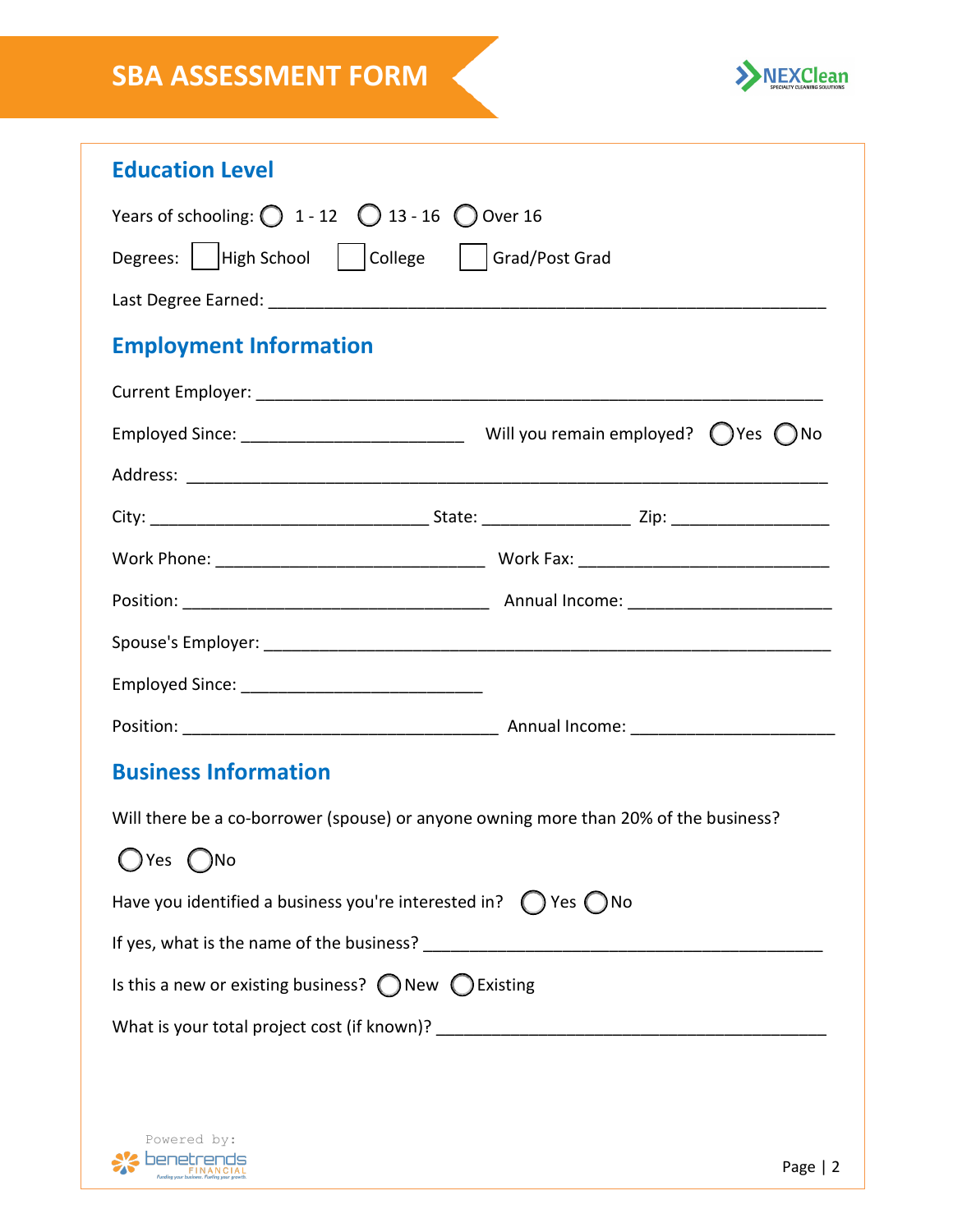

#### **Assets and Liabilities**

| <b>ASSETS</b>                              | (Omit Cents) | <b>LIABILITIES</b>                                          | (Omit Cents) |
|--------------------------------------------|--------------|-------------------------------------------------------------|--------------|
| Cash on hand & in Bank(s)                  |              |                                                             |              |
|                                            |              | Notes Payable to Banks and Others                           |              |
| IRA or Other Retirement Account            |              | (Describe in Section 2)                                     |              |
| Accounts & Notes Receivable                |              | Installment Account (Auto)                                  |              |
| Life Insurance - Cash Surrender Value Only |              | Mo. Payments $\begin{bmatrix} 5 & \text{---} \end{bmatrix}$ |              |
|                                            |              | Installment Account (Other)                                 |              |
|                                            |              | Mo. Payments $\begin{bmatrix} 5 \end{bmatrix}$              |              |
| (Describe in Section 3)                    |              |                                                             |              |
| Automobiles - Total Present Value          |              |                                                             |              |
| <b>Other Personal Property</b>             |              | (Describe in Section 3)                                     |              |
| Other Assets                               |              |                                                             |              |
|                                            |              |                                                             |              |
|                                            |              |                                                             |              |
|                                            |              |                                                             |              |
| Total                                      |              | Total                                                       |              |

#### **Notes Payable**

| Section 2. Notes Payable to Banks and Others. (Use attachments if necessary. Each attachment must be identified as a part of this statement and signed.) |          |         |         |                 |                                 |
|----------------------------------------------------------------------------------------------------------------------------------------------------------|----------|---------|---------|-----------------|---------------------------------|
| Name and Address of Noteholder(s)                                                                                                                        | Original | Current | Payment | Frequency       | How Secured or Endorsed Type of |
|                                                                                                                                                          | Balance  | Balance | Amount  | (monthly, etc.) | Collateral                      |
|                                                                                                                                                          |          |         |         |                 |                                 |
|                                                                                                                                                          |          |         |         |                 |                                 |
|                                                                                                                                                          |          |         |         |                 |                                 |
|                                                                                                                                                          |          |         |         |                 |                                 |
|                                                                                                                                                          |          |         |         |                 |                                 |
|                                                                                                                                                          |          |         |         |                 |                                 |
|                                                                                                                                                          |          |         |         |                 |                                 |
|                                                                                                                                                          |          |         |         |                 |                                 |
|                                                                                                                                                          |          |         |         |                 |                                 |
|                                                                                                                                                          |          |         |         |                 |                                 |